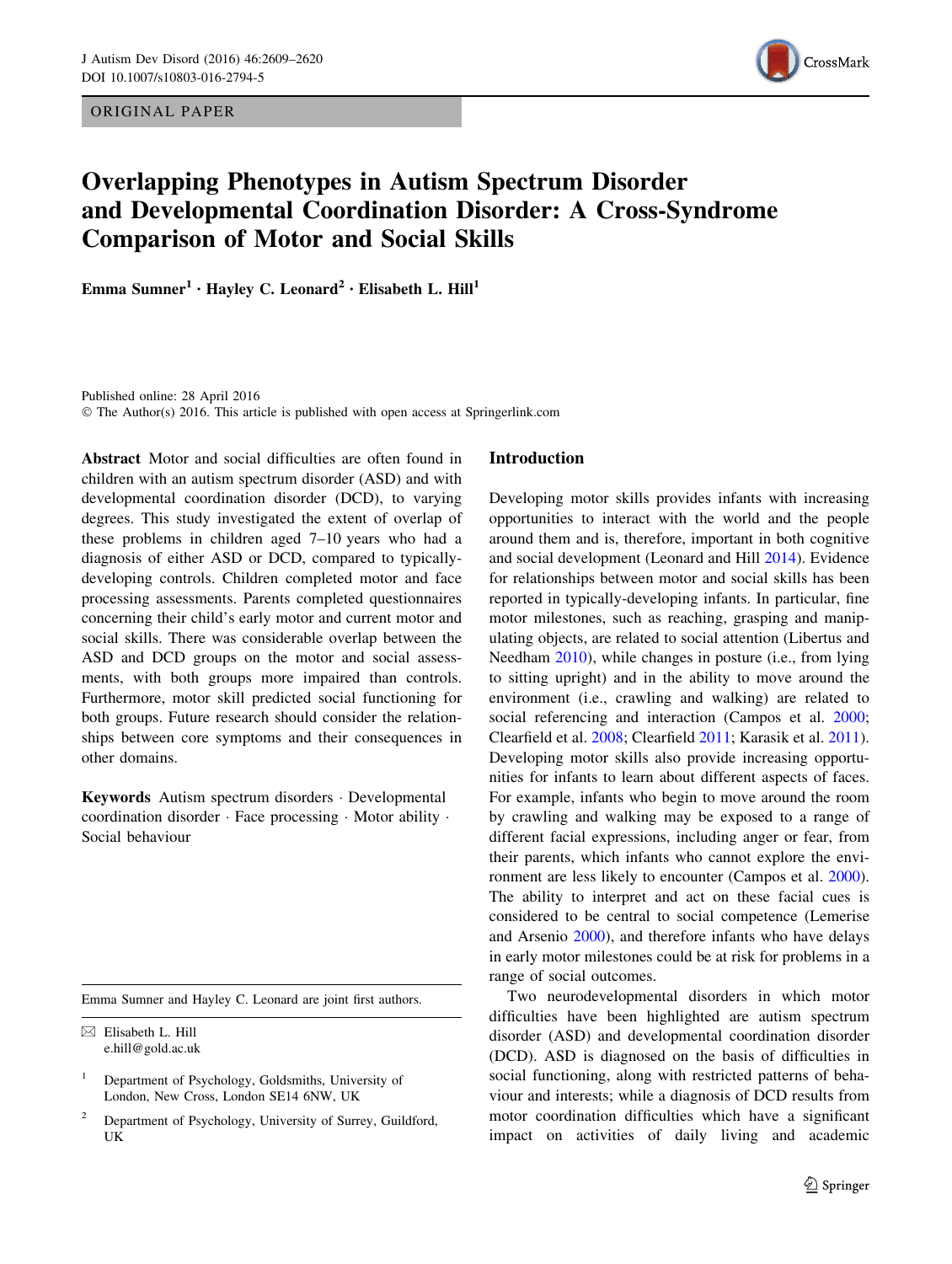achievement (APA [2013\)](#page-9-0). Although classified as discrete disorders under the current diagnostic framework (American Psychiatric Association [APA] [2013](#page-9-0)), research has suggested that the two disorders share some characteristics. An increasing number of studies recognize motor difficulties in individuals with ASD, including infants at increased genetic risk of developing the disorder (e.g., Lloyd et al. [2013](#page-10-0); Leonard et al. [2014a;](#page-10-0) Bhat et al. [2011](#page-10-0) for a review). Furthermore, peer difficulties and social problems have been identified in individuals with DCD (Chen et al. [2009](#page-10-0); Cummins et al. [2005;](#page-10-0) Dewey et al. [2002](#page-10-0); Wagner et al. [2012](#page-11-0)). Children with DCD have been reported to spend more time on their own and less in large group activities, especially physical ones (Poulsen et al. [2007;](#page-10-0) Smyth and Anderson [2000](#page-11-0)), and have higher levels of parent-reported social problems (Chen et al. [2009](#page-10-0); Cummins et al. [2005;](#page-10-0) Dewey et al. [2002](#page-10-0)).

However, relatively few studies have specifically investigated the relationship between motor and social skills in the two named disorders. Those that have are usually focused on a different timeframe from studies of typical development because ASD and DCD are not diagnosed reliably before the age of 2 or 5 years, respectively (Charman and Baird [2002](#page-10-0); Blank et al. [2011](#page-10-0)). Studies of school-aged children with ASD have reported significant correlations between motor skill and degree of parent-reported social impairment (Dyck et al. [2007](#page-10-0); Hilton et al. [2011](#page-10-0); Hirata et al. [2014](#page-10-0); MacDonald et al. [2013\)](#page-10-0); and in a recent study of pre-school children, fine motor functioning was related to language and social orientation during object exploration (Hellendoorn et al. [2015\)](#page-10-0).

Difficulties in encoding and using information provided by faces (such as identity, gaze and emotional expressions) have long been reported in ASD (e.g., Annaz et al. [2009](#page-9-0); Ashwin et al. [2015;](#page-10-0) Dawson et al. [2005;](#page-10-0) Harms et al. [2010](#page-10-0); Riby et al. [2008](#page-11-0); Wallace et al. [2008\)](#page-11-0), and these difficulties may explain some of the social problems seen in the disorder (Adolphs et al. [2001;](#page-9-0) Corbett et al. [2014](#page-10-0)). One study investigating infants at-risk of ASD has considered the relationship between face processing ability and early motor skills Leonard et al. ([2014b\)](#page-10-0). In this study, at-risk infants who had poor motor skills at 9 months, as assessed by parent report, performed more poorly on face processing tasks at 5–6 years, even though they had not been diagnosed with ASD in the intervening period. Only one study, to our knowledge, has assessed face processing in DCD. Cummins et al. ([2005\)](#page-10-0) reported significantly poorer recognition of facial emotions in children with DCD when compared to age-matched controls, although the relationship between motor and face processing difficulties was not directly assessed. As in ASD, the authors suggested that difficulty processing social cues from the face may provide a pathway to the peer problems reported in children with DCD.

Notably, little research has been conducted to directly compare the difficulties presented in the two disorders. The current study aimed to address this gap in the literature by directly comparing the motor and social abilities of children with ASD, children with DCD, and a typically-developing (TD) age-matched control group and, in turn, exploring the relationship between motor and social functioning in more detail than has been done previously. Parent-report questionnaires relating to early motor and current motor abilities and social skills were used alongside performance-based measures of motor and social skills. The analyses aimed to address the following research questions: (1) Do parents report delayed achievement of motor milestones in children with ASD and DCD, compared to parents of TD children? (2a) Are school-aged children with ASD and DCD impaired in both motor and social skills in comparison to TD children? and (2b) Can the three groups be distinguished from each other based on these abilities? (3) Does the relationship between motor and social skills differ between all three groups?

It was expected that a greater proportion of those with DCD and ASD would be delayed in achieving motor milestones than the TD group, and that those children with a neurodevelopmental disorder would have lower motor functioning scores than TD children. While children included in the ASD group did not have a diagnosis of DCD, based on existing findings in the literature reporting substantial movement impairments in a sample of adolescents with ASD (Green et al. [2009\)](#page-10-0), it was expected that the ASD group motor scores would fall between the TD and DCD groups. Given that problems with processing facial expressions have been reported previously in children with ASD and DCD, it was predicted that both groups would perform more poorly on facial expression processing compared to TD controls, while difficulties in processing identity and eye gaze were also expected in the ASD group. Furthermore, it was hypothesized that children in the ASD and DCD groups would demonstrate weaknesses in social functioning compared to their TD counterparts, with the ASD group performing more poorly overall.

Finally, the relationship between the motor and social tasks was compared between groups. Specifically, we aimed to investigate whether and to what extent motor skills were related to social functioning in every group, and whether there were differences in this relationship between groups. Based on the research of children with ASD and infants at-risk of ASD reviewed above, it was predicted that motor abilities would be a significant predictor of the variance in parent-reported social skills and face processing performance. It was unclear whether the relationship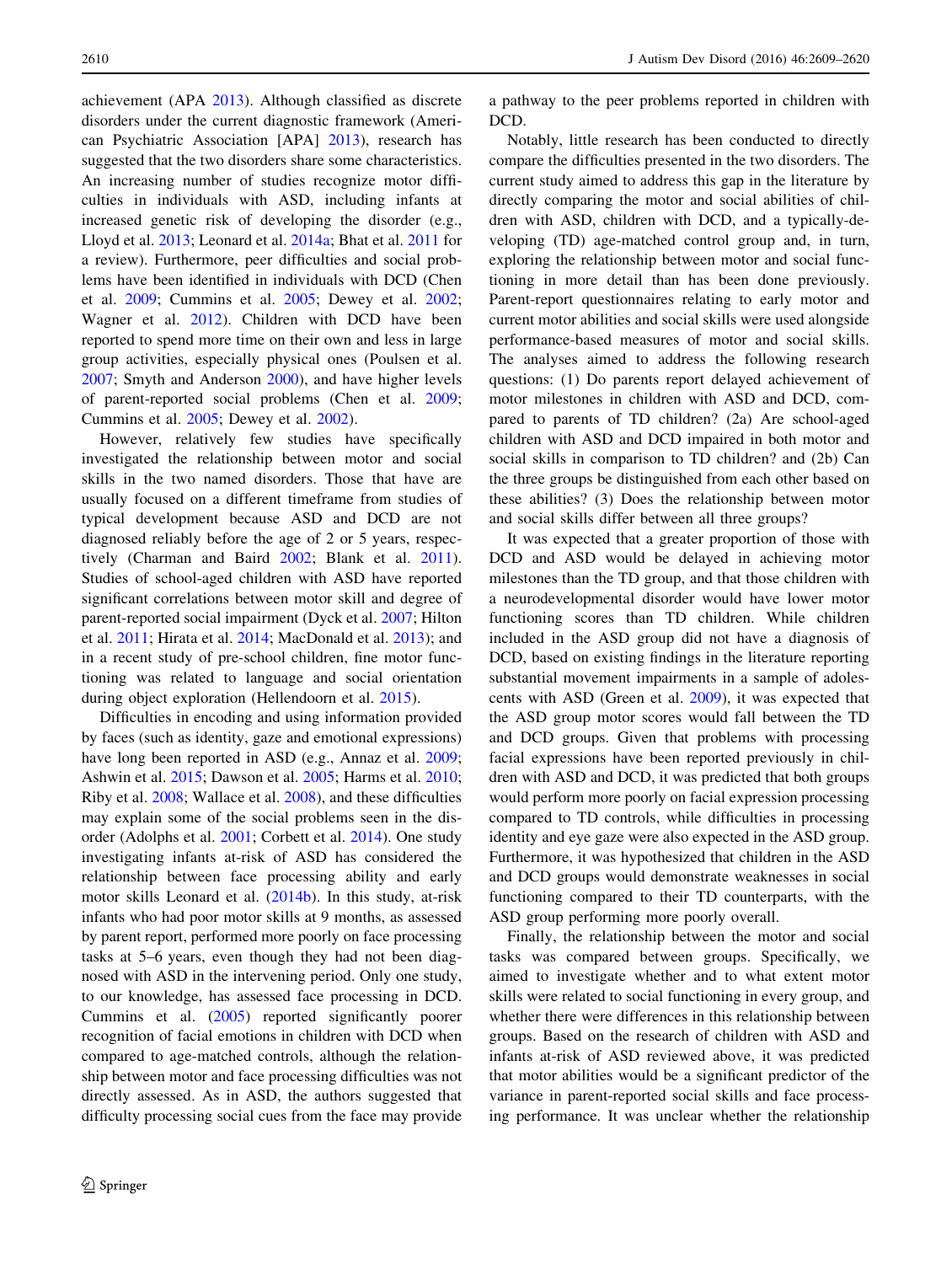between motor and social skills would be evident in the TD group within this age range, or in the DCD group.

## Methods

## **Participants**

Thirty children with ASD (25 boys) and 30 children with DCD (21 boys) were compared to 35 TD children (26 boys): all groups were aged 7–10 years. Group characteristics are presented in Table [1.](#page-3-0) A one way analysis of variance (ANOVA) revealed no significant group differences in age of participants,  $F(2,92) = 2.22$ ,  $p = .12$ ; further confirmed by post hoc comparisons. Demographic information was gathered for all participants. Parental education has been used as a measure of socio-economic status in similar studies (Fernald et al. [2013](#page-10-0); LeBarton and Iverson [2013](#page-10-0)). Parental education was found to be comparable across all three groups.

Set inclusion criteria that applied across all groups required that Full Scale IQ (FSIQ) was above 70. In addition, prior to recruitment, all children in the clinical groups had an existing diagnosis (of either ASD or DCD) from relevant clinicians independent of the research study.

Children with ASD were recruited through an advertisement placed with a charitable foundation, the National Autisitc Society (UK), as well as through local schools in South London with specialist units or provision for students with ASD. An ASD diagnosis was corroborated by a member of the research team trained to administer the Autism Diagnostic Observation Schedule (ADOS-2; Lord et al. [2012](#page-10-0)). This is a semi-structured observation using tasks that tap certain behaviours, such as conversation and reciprocal social interaction. Module 3 of the ADOS-2 was appropriate for all participating children with ASD. Of note, 5 of the children in the ASD group were unable to complete the ADOS in the study protocol because they had recently undergone this assessment as part of their formal diagnosis. However, the parents of these children provided the clinician's report detailing their child's performance on the ADOS and completed the Social Communication Questionnaire (SCQ; Rutter et al. [2003\)](#page-11-0) to confirm ASDrelated symptomatology (see ''Materials'' for task details). All remaining children scored above cut-off on the ADOS-2, demonstrating a total mean score of 8.52 (standard deviation 1.09). Parents also completed a background screening questionnaire, confirming that children in this group did not have a co-occurring diagnosis of DCD.

Children with DCD were recruited through an advertisement placed with a charitable foundation, the Dyspraxia Foundation (UK). All children met the Diagnostic and Statistical Manual (DSM-5) criteria for DCD (APA [2013](#page-9-0)).

The research team confirmed that children with DCD had significant motor difficulties, scoring at or below the 16th percentile on the MABC-2 (Henderson et al. [2007](#page-10-0)). On the screening questionnaire, parents confirmed that there was no history of additional diagnoses, such as Attention-Deficit-Hyperactivity-Disorder (ADHD), language impairment or ASD, neurological impairment, or a medical condition which might explain the child's motor impairment.

The TD group was recruited through local primary schools in South London. Parents of the children in this group did not identify diagnoses of any neurodevelopmental disorders. Moreover, to eliminate motor and social difficulties, all children scored at or above the 25th percentile on the motor assessment (MABC-2), and below cutoff for ASD on the SCQ, respectively.

## Materials

#### Inclusion Measures

Intellectual ability was measured using the Wechsler Intelligence Scale for Children (WISC-IV, UK norms; Wechsler [2003](#page-11-0)). FSIQ ( $M = 100$ ,  $SD = 15$ ) is the sum of the four indices: verbal comprehension, perceptual reasoning, working memory and processing speed. Ten subtests are split across the four indices, all of which were completed by each child.

Motor competency was measured using the Movement Assessment Battery for Children, second edition, age band  $2(7-10 \text{ years})$  (MABC-2; Henderson et al.  $2007$ ), which is a standardised assessment comprising three components: manual dexterity (3 items), aiming and catching (2 items), and static and dynamic balance (3 items). Summing all scores yielded a total standard score  $(M = 10, SD = 3)$ and percentile rank (UK norms). Percentile ranks are used to identify those with 'significant' (5th percentile) or 'borderline' (16th percentile) motor coordination difficulties. As all children in the DCD group had an existing diagnosis, those that scored on the 16th percentile  $(n = 2)$ were included in the sample. As part of the inclusion criteria, all children in the TD group had to score at or above the 25th percentile. No cut-off was specified for the ASD group; therefore, in this respect, the MABC-2 served as an exploratory measure of motor skill.

The SCQ is a parent-report screening measure of ASDrelated symptomology. The 'lifetime' version was used, which consists of 40 questions about current behaviour and behaviour during the period of time between the child's 4th and 5th birthday. Scores above a cut-off score of 15 are suggestive of ASD. The SCQ was used to further confirm the diagnosis of the ASD group, and to ensure that the TD group did not present with ASD-related social communication difficulties.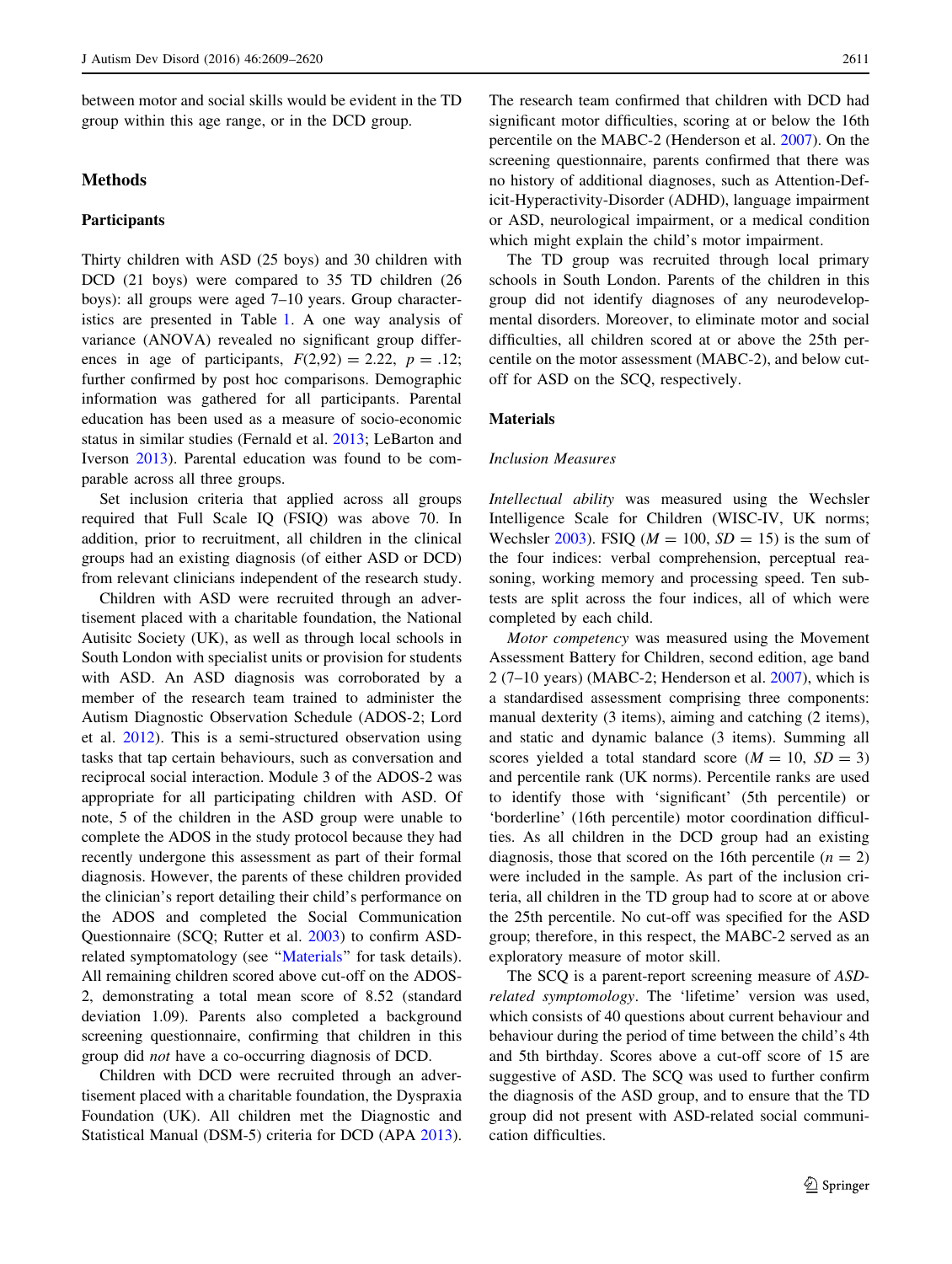<span id="page-3-0"></span>Table 1 Background characteristics of the three groups

|                    | TD<br>$(n = 35)$ | ASD<br>$(n = 30)$ | <b>DCD</b><br>$(n = 30)$ |  |
|--------------------|------------------|-------------------|--------------------------|--|
| Gender (m; f)      | 26:9             | 25:5              | 21:9                     |  |
| Age in years       |                  |                   |                          |  |
| Mean $(SD)$        | 9.11 (.95)       | 8.65(1.18)        | 8.61 (1.16)              |  |
| Range              | 7.50-10.74       | $7.01 - 10.91$    | 7.04-10.90               |  |
| Maternal education |                  |                   |                          |  |
| Mean $(SD)$        | 4.85(1.45)       | 4.70 (1.46)       | 5.13 (1.18)              |  |
| Range              | $2 - 7$          | $1 - 7$           | $2 - 7$                  |  |
| Paternal education |                  |                   |                          |  |
| Mean $(SD)$        | 5.18 $(1.31)^a$  | 4.14 $(1.53)^a$   | 4.86(1.55)               |  |
| Range              | $2 - 7$          | $1 - 7$           | $2 - 7$                  |  |
|                    |                  |                   |                          |  |

Parental education was scored based on the education system on a scale from 1 (no qualifications) to 7 (qualified to doctoral level). Scores of 4 and 5 represent further education and degree level status, respectively

<sup>a</sup>  $n = 2$  missing data points

## Performance Measures

Motor Ability Early motor abilities were assessed by parents' responses to a motor milestones questionnaire (adapted from Brouwer et al. [2006](#page-10-0)), which asked the age (in months) at which their child first achieved various key milestones. Parent-report was retrospective and, therefore, only the milestones that were most confidently reported are included in the study; these were when their child first crawled on hands and knees, stood unassisted, and walked unassisted.

Parents completed the Vineland Adaptive Behavior Scales questionnaire (VABS-II; Sparrow et al. [2005](#page-11-0)), which measures current abilities, requiring parents to report whether their child 'Never', 'Sometimes' or 'Usually' demonstrates a particular behaviour. The Gross and Fine Motor scales were used to assess motor functioning. Standard scores were not available for these scales for the present age range; therefore, raw scores are provided.

Social Functioning The Benton Test of Facial Recognition (hereafter, ''Benton''; Benton et al. [1983](#page-10-0)) uses a face matching paradigm to assess identity recognition. The short form was used, which has 13 items and a maximum score of 27. For items 1–6, children must identify the target photograph (face) out of six alternative photographs shown on a separate page (all frontal view). For items 7–13, the child must identify three out of the six alternatives that are the 'same person' as the target: this time the photographed individuals are facing a different angle, or with different

lighting. The total number of correct answers was calculated.

The battery of *face processing* tasks developed by Bruce et al. [\(2000](#page-10-0)) was developed for children aged 4–10 years. Greyscale images of children's faces were presented on a laptop. For the purpose of this study, the 'match' tasks of the battery were used, as they were found by the authors to be most appropriate for the identified age groups. Children had to identify which face (out of 2) in the bottom row (a) felt the same (expression identification), (b) was making the same sound (speech sound/lip reading), or (c) was looking in the same direction (eye gaze detection), as the person pictured on the top row. Each test comprised of 12 items. Scores were converted to percentages, representing accuracy.

The socialization domain from the VABS-II (Sparrow et al. [2005\)](#page-11-0) was included as a measure of social functioning. Socialization scores are calculated from questions in the following components: play and leisure time, interpersonal relationships and coping skills. Raw scores were transformed to v-scale scores for each component, and combined to produce an overall standard score ( $M = 100$ ,  $SD = 15$ ).

## Procedure

The present study was approved by the Goldsmiths, University of London, ethics committee. Written informed consent was obtained from all parents/carers. Children in the ASD group completed the tasks over three sessions, which took place at either the research lab, during a home visit, or at their school. The DCD group completed the tasks over one or two sessions, which took place at the lab or their home. The TD group was tested at their school across two sessions. Children were seen individually in a quiet room. In all cases, the motor assessment was completed first, followed by the WISC and the social measures. Parents chose to either complete the questionnaires during the testing session or to send the completed packs to the research team. Assessments were administered according to the procedures identified in the test manuals.

## Data Analysis

In a few cases, parents did not return or fully complete the questionnaires. Namely, 2 parents from each group did not complete the motor milestones, 1 parent from each group did not complete the SCQ or the VABS; while an additional parent from the TD group completed only part of the VABS (socialisation, but not the motor questions). All missing data points are marked in the corresponding tables. If data were normally distributed, ANOVAs and post hoc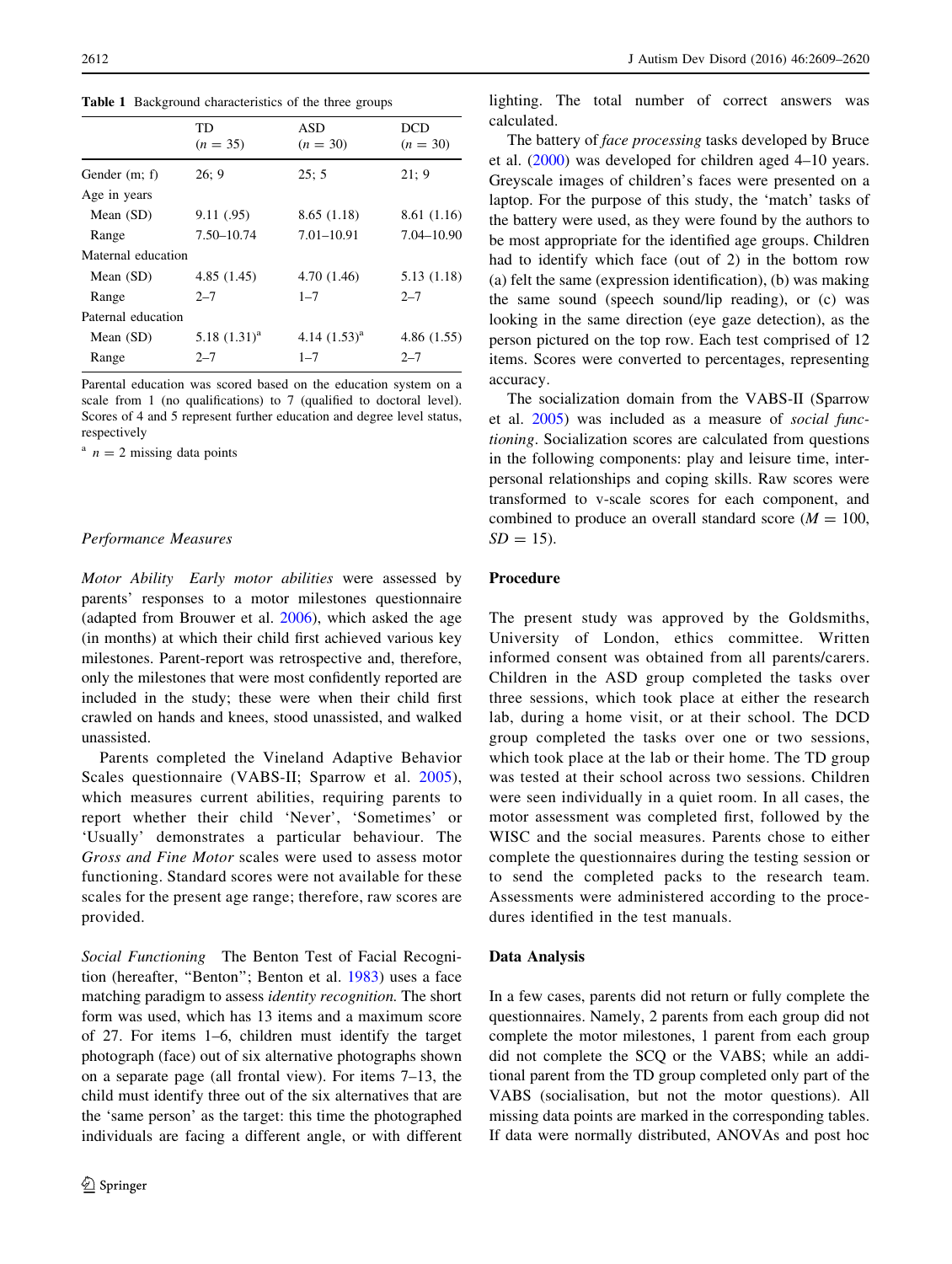comparisons were used to compare groups. When first exploring the inclusion measures, the non-parametric Kruskal–Wallis test was conducted on data that violated parametric assumptions. After identifying possible variables to control for from these initial analyses, data that were not normally distributed were analysed using the robust method of bootstrapping (Field [2013](#page-10-0)) in later analyses (Tables [3](#page-5-0), [4\)](#page-7-0). This enabled comparisons across all three groups and the inclusion of necessary covariates, which is not possible in non-parametric tests. A series of regression analyses were conducted to compare the relationship between motor and social abilities across groups, also using the bootstrapping method.

## Results

The results are shown in four sections. First, the inclusion criterion is addressed, and then the remaining sections explore the three research questions. Table 2 reports the inclusion measures. All children demonstrated a FSIQ above cut-off (70). An ANOVA revealed significant group differences in FSIQ,  $F(2,91) = 10.14$ ,  $p < .001$ ,  $\eta_p^2 = .18$ , with Gabriel post hoc tests confirming TD children scored significantly higher than the ASD and DCD groups; while the two clinical groups were comparable ( $p = .46$ ).

The MABC-2 confirmed that all TD children scored at or above the 25th percentile. Of note, 2 (7 %) children with DCD scored on the 16th percentile, while the remaining DCD participants scored on the 9th ( $n = 6, 20\%$ ) or below the fifth ( $n = 22, 73\%$ ). Although not an inclusion measure for the ASD group, 16 children with ASD (53 %) scored at or below the 16th percentile. The Kruskal–Wallis test revealed that motor skill was significantly different

Table 2 Mean (SD) and range of scores for the inclusion measures for the three groups

|                     | TD                | <b>ASD</b>       | DCD               |
|---------------------|-------------------|------------------|-------------------|
|                     | $(n = 35)$        | $(n = 30)$       | $(n = 30)$        |
| FSIO standard score |                   |                  |                   |
| Mean $(SD)$         | 108.22(10.13)     | 101.03 (14.62)   | 98.43 (13.14)     |
| Range               | 89-127            | $82 - 127$       | $81 - 126$        |
| MABC-2 percentile   |                   |                  |                   |
| Mean $(SD)$         | 64.80 (22.07)     | 30.22 (31.92)    | 3.48 (4.82)       |
| Range               | $25 - 98$         | $.01 - 9.5$      | $.01 - 9.5$       |
| SCO raw score       |                   |                  |                   |
| Mean $(SD)$         | $2.79$ $(2.58)^a$ | $22.52 (6.08)^a$ | 9.79 $(6.19)^{a}$ |
| Range               | $0 - 7$           | $15 - 38$        | $1 - 27$          |
|                     |                   |                  |                   |

 $FSIQ = Full Scale IQ; Standard Score M 100, SD 15; MABC 2 =$  Movement Assessment Battery for Children;  $SCQ =$  Social Communication Questionnaire

<sup>a</sup> 1 missing data point

across groups,  $H(2) = 56.62$ ,  $p < .001$ . Mann–Whitney tests confirmed the DCD and ASD groups scored significantly lower than the TD group,  $U = 465.00$ ,  $Z = -6.93$ ,  $p\lt.001$ ,  $r = -.89$ ;  $U = 207.50$ ,  $Z = -4.20$ ,  $p\lt.001$ .  $r = -.52$ , respectively; while children with DCD had poorer motor skill than the ASD group,  $U = 154.00$ ,  $Z = -4.41, p < .001. r = -.56.$ 

The SCQ results confirmed that all children with ASD scored above the cut-off of 15 and all TD children scored below cut-off. Only 5 children with DCD (17 %) scored above the SCQ cut-off. Significant group differences were found for the SCQ,  $F(2,89) = 136.70, p < .001, \eta_p^2 = .76$ . Post hoc analyses (all  $p < .001$ ) revealed that the TD group had significantly fewer autism-related symptoms than the DCD and ASD groups, with the DCD group also showing significantly fewer symptoms than the ASD group.

1. Do parents report delayed achievement of motor milestones in children with ASD and DCD, compared to parents of TD children?

Figure 1 displays the average age at which parents reported their child to have first crawled, stood unassisted, and walked alone. Although 33 parents in the TD group, 28 in the ASD and 28 in the DCD group returned the questionnaire, some parents left the boxes blank when they failed to recall when the milestone occurred. Percentage of parental recall success was: TD: 85 % for crawling, 90 % for standing, 94 % for walking; ASD: 75 % crawling, 71 % standing, 79 % walking; DCD: 86 % crawling, 86 % standing, 93 % walking. Seven parents of children with DCD (23 %) reported that their child did not crawl at all, as did 2 parents of children with ASD (7 %); in contrast to the TD children who all acquired this skill.

A mixed ANOVA revealed there was a significant main effect of the time at which milestones were achieved,  $F(2, \theta)$ 120) = 201.80,  $p < .001$ ,  $\eta_p^2 = 77$ , and a significant effect of group,  $F(2, 62) = 6.36$ ,  $p = .003$ ,  $\eta_p^2 = .17$ . Pairwise comparisons revealed no significant differences between the TD and ASD groups  $(p = .09)$  or the ASD and DCD groups  $(p = .61)$ ; however, differences were found between the TD and DCD groups ( $p < .001$ ). Lack of an



Fig. 1 Mean age  $(+S/E$  bars) of motor milestone achievements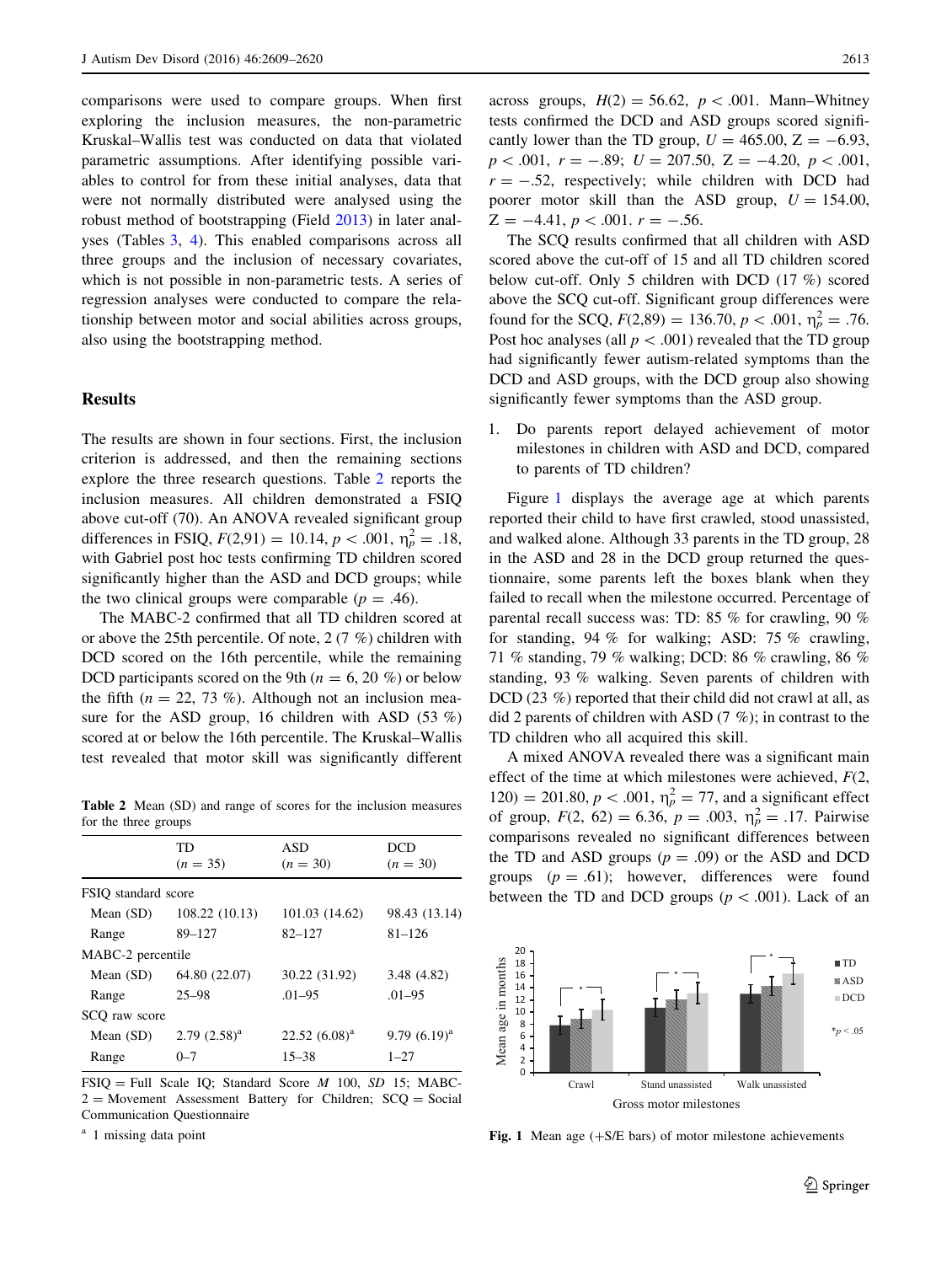<span id="page-5-0"></span>interaction,  $F(4, 124) = .44$ ,  $p = .78$ ,  $\eta_p^2 = .01$ , indicated all groups completed the milestones in the same order.

- 2a. Are school-aged children with ASD and DCD impaired in both motor and social skills in comparison to TD children?
- 2b. Can they be distinguished from each other based on these abilities?

Performance on the motor and social measures for each group is shown in Table 3. Measures were bootstrapped and analysed using univariate analyses of covariance (ANCOVAs), including FSIQ as the covariate unless

Table 3 Mean (SD) and range of scores for the three groups on all motor and social measures

otherwise noted. Age was not included as a covariate in these analyses of group differences, as the three groups were matched by mean age and no significant correlations were found between age and the reported measures in Table 3. Significance values were based on Bonferronicorrected values for multiple comparisons,  $p = .006$ . After controlling for FSIQ, there was a significant effect of group on motor competency as measured by the MABC-2 total standard score,  $F(2, 91) = 52.74$ ,  $p < .001$ ,  $\eta_p^2 = .54$ , VABS Gross,  $F(2, 87) = 25.13$ ,  $p < .001$ ,  $\eta_p^2 = .37$ , and VABS Fine motor skill,  $F(2,87) = 24.89, p < .001,$  $\eta_p^2 = .36$ . Post-hoc tests revealed the DCD and ASD

| Measures                                | TD<br>$(n = 35)$     | <b>ASD</b><br>$(n = 30)$ | <b>DCD</b><br>$(n = 30)$ | Post hoc           |  |
|-----------------------------------------|----------------------|--------------------------|--------------------------|--------------------|--|
| Motor ability                           |                      |                          |                          |                    |  |
| MABC-2 Total SS                         |                      |                          |                          |                    |  |
| Mean (SD)                               | 11.40(2.07)          | 7.50(3.74)               | 3.37(1.99)               | TD > ASD > DCD     |  |
| Range                                   | $8 - 16$             | $1 - 15$                 | $1 - 7$                  |                    |  |
| VABS Gross Motor Raw Score <sup>†</sup> |                      |                          |                          |                    |  |
| Mean (SD)                               | 79.60 $(1.14)^{b}$   | 72.55 $(6.71)^a$         | 69.89 $(4.75)^{a}$       | $(ASD = DCD) < TD$ |  |
| Range                                   | $75 - 80$            | $60 - 80$                | $60 - 78$                |                    |  |
| VABS Fine Motor Raw Score <sup>†</sup>  |                      |                          |                          |                    |  |
| Mean $(SD)$                             | 70.73 $(1.86)^b$     | $60.65$ $(9.70)^a$       | 57.21 $(6.33)^a$         | $(ASD = DCD) < TD$ |  |
| Range                                   | $65 - 72$            | $46 - 75$                | $43 - 71$                |                    |  |
| Social functioning                      |                      |                          |                          |                    |  |
| Benton Raw Score                        |                      |                          |                          |                    |  |
| Mean (SD)                               | 21.77 (2.39)         | 19.73 (2.64)             | 19.03 (2.44)             | $(ASD = DCD) < TD$ |  |
| Range                                   | $14 - 26$            | $14 - 24$                | $12 - 24$                |                    |  |
| <b>Bruce Expression Match</b>           |                      |                          |                          |                    |  |
| Mean % correct (SD)                     | 96.67(6.13)          | 92.22 (10.48)            | 87.22 (14.48)            | $(ASD = DCD) < TD$ |  |
| Range                                   | $75 - 100$           | $59 - 100$               | $42 - 100$               |                    |  |
| Bruce Speech Sound Match                |                      |                          |                          |                    |  |
| Mean % correct (SD)                     | 97.86 (4.21)         | 91.38 (9.15)             | 89.72 (9.45)             | $(ASD = DCD) < TD$ |  |
| Range                                   | $83 - 100$           | $75 - 100$               | $67 - 100$               |                    |  |
| <b>Bruce Gaze Match</b>                 |                      |                          |                          |                    |  |
| Mean % correct (SD)                     | 97.71 (6.45)         | 88.66 (17.37)            | 91.00 (13.98)            | $(ASD = DCD) < TD$ |  |
| Range                                   | $70 - 100$           | $40 - 100$               | $50 - 100$               |                    |  |
| SCQ Total Score <sup>†</sup>            |                      |                          |                          |                    |  |
| Mean                                    | 2.79(2.58)           | 22.51 (6.08)             | 9.79(6.19)               | TD < DCD < ASD     |  |
| Range                                   | $0 - 7$              | $15 - 38$                | $1 - 27$                 |                    |  |
| VABS Socialisation SS <sup>†</sup>      |                      |                          |                          |                    |  |
| Mean (SD)                               | $107.32$ $(14.12)^a$ | 73.28 $(12.86)^a$        | 87.28 $(12.35)^{a}$      | TD > DCD > ASD     |  |
| Range                                   | $83 - 135$           | $50 - 117$               | $68 - 117$               |                    |  |

Post hoc results are after controlling for FSIQ, apart from for the Bruce measures

 $SS = Standard Score$ ; MABC-2 = Movement Assessment Battery for Children, Standard scores =  $M$  10,  $SD$  15, VABS = Vineland Adaptive Behaviour Scales, Standard scores =  $M$  100,  $SD$  15. SCQ = Social Communication Questionnaire

<sup>a</sup> 1 missing data point

<sup>b</sup> 2 missing data points

- Parent report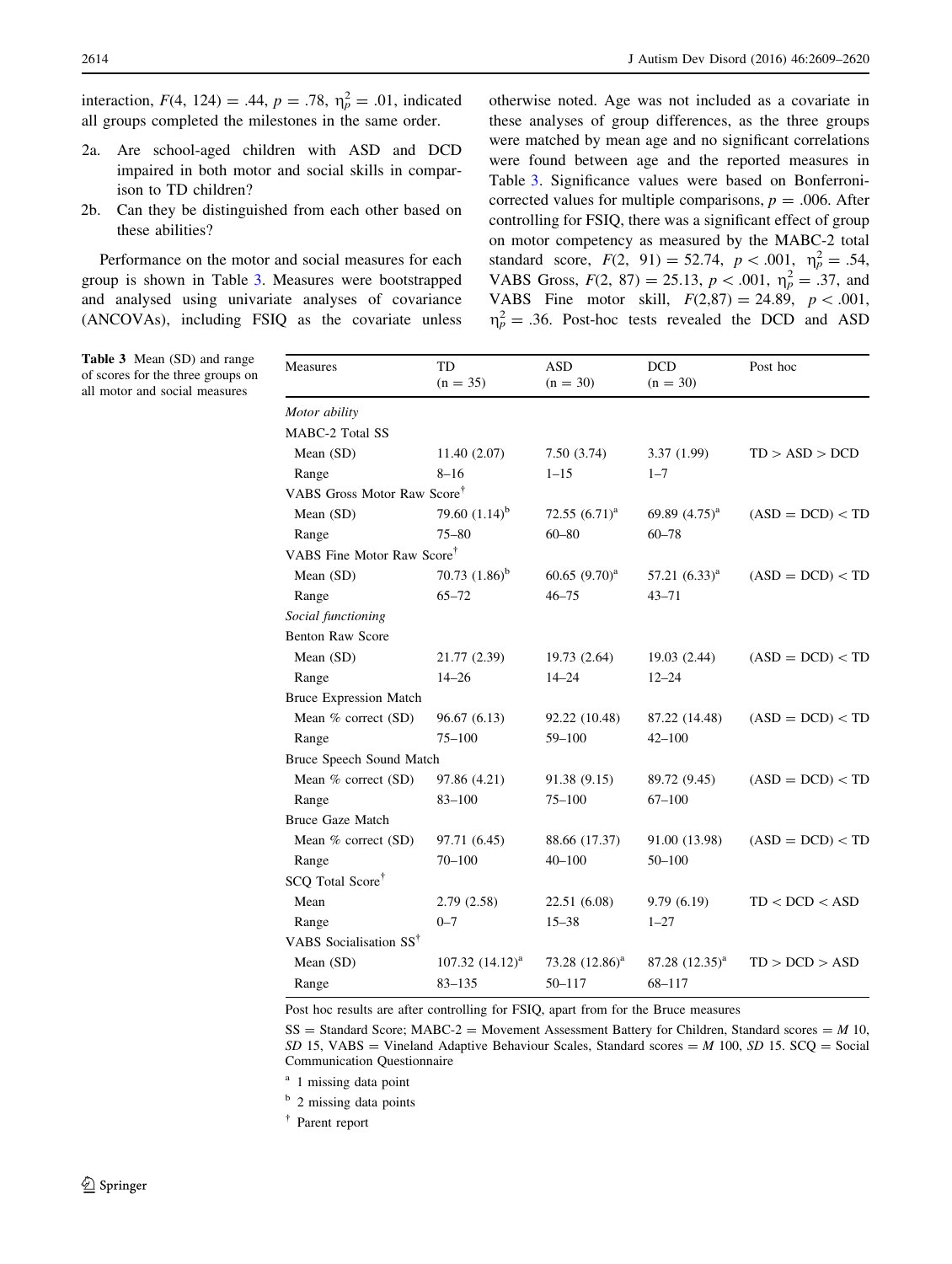groups scored lower than the TD group on all motor measures ( $ps\lt .001$ ). The ASD and DCD groups were similar on the VABS Gross motor scores ( $p = .15$ ) and VABS Fine motor scores ( $p = .15$ ) but, as before, the DCD group scored lower than the ASD group on the MABC-2  $(p<.001)$ .

Analyses of the Benton measure of face processing revealed a significant effect of group after controlling for FSIQ,  $F(2,91) = 5.28$ ,  $p = .01$ ,  $\eta_p^2 = -.10$ . Post-hoc tests demonstrated that children with DCD scored significantly below the TD group  $(p = .002)$ , as did the ASD group when compared to the TD group ( $p = .01$ ). Comparisons of the ASD and DCD groups revealed no significant differences ( $p = .44$ ) on the Benton. The Bruce measures of face processing violated assumptions for parametric tests even after bootstrapping data.<sup>1</sup> Kruskal–Wallis tests revealed significant group differences for Expression Match,  $H(2) = 11.73$ ,  $p = .003$ , and Sound Match,  $H(2) = 19.26, p < .001$ , but not Gaze Match,  $H(2) = 8.92$ ,  $p = .02$ , when employing the strict Bonferroni correction. Mann–Whitney tests followed up these group comparisons. The ASD and DCD groups scored significantly lower than the TD group on the Expression Match task,  $U = 395.00$ ,  $Z = -1.96$ ,  $p = .03$ ,  $r = -.42$  (ASD),  $U = 290.50$ ,  $Z = -3.38, p < .001, r = -.42$  (DCD); the Sound Match task,  $U = 304.50$ ,  $Z = -3.32$ ,  $p < .001$ ,  $r = -.41$  (ASD),  $U = 233.00, Z = -4.26, p < .001, r = -.53$  (DCD); and the Gaze Match task,  $U = 361.50$ ,  $Z = -2.73$ ,  $p = .003$ ,  $r = -.34$  (ASD),  $U = 368.00$ ,  $Z = -2.63$ ,  $p = .004$ ,  $r = -.33$  (DCD). Comparison of the ASD and DCD groups revealed no significant differences on any of these tasks,  $U = 354.00$ ,  $Z = -1.49$ ,  $p = .14$ ,  $r = -.44$  (Expression Match),  $U = 398.50$ ,  $Z = -.80$ ,  $p = .42$ ,  $r = -.10$  (Sound Match), and  $U = 431.50$ ,  $Z = -.30$ ,  $p = .76$ ,  $r = -.04$  (Gaze Match).

The final parent-report social measures in Table [3](#page-5-0) met ANCOVA assumptions. After controlling for FSIQ, there was a significant effect of group on autism-related symptomology as measured by the SCQ,  $F(2, 88) = 108.21$ ,  $p < .001$ ,  $\eta_p^2 = .71$ , and social functioning as measured by the VABS Socialisation,  $F(2, 88) = 43.74, p < .001$ ,  $\eta_p^2 = .50$ . Post hoc tests revealed a similar pattern for SCQ and VABS measures, in that both the ASD and DCD groups were significantly more impaired (scoring higher on the SCQ, lower on the VABS; corresponding with rating scales) than the TD group ( $p\lt .001$ ). Direct comparison of the ASD and DCD groups demonstrated significant group differences, with the ASD group being identified by parents as presenting with more difficulties than the DCD group  $(p\,<\,001)$ .

3. Does the relationship between motor and social skills differ between groups?

To answer the final research question, motor ability was entered as a predictor of three social outcome measures, namely the Bruce Expression Match, Bruce Gaze Match, and VABS Socialisation scale (one regression for each task). Due to the VABS Gross and Fine motor scores being highly correlated, and thus violating the assumption of multicollinearity for regression analyses, the two scores (Gross and Fine) were combined to form a 'VABS Motor Composite'. This composite score was used as the motor predictor variable for each regression.<sup>2</sup> Further, age was entered as a predictor and also FSIQ because the groups differed slightly on the latter measure.

Only three outcome measures were selected to reduce the number of statistical comparisons made. These variables included measures of face processing (Bruce; expression and gaze) and social functioning in the broader sense (VABS Socialization domain). The VABS manual highlights that the gross and fine motor scales are moderately correlated with the Socialization domain ( $r = .44$  and .56, respectively) for children aged 2–6 years of age. These data were unfortunately not available for the age range used in the present study; however these correlations should be kept in mind when interpreting the regression results. The Bruce measures were selected on the basis of the results in Table [3](#page-5-0) whereby, although not statistically significant, the mean scores demonstrated relatively weaker performance on Expression Match for those with DCD compared to the ASD group, and on Gaze Match for those with ASD compared to the DCD group. A group variable was entered into Step 2 of each regression in order to compare groups on the relationships between motor and social skills. Thus, for each of the three outcome measures, three regressions were conducted in order to make all possible group comparisons (TD vs. ASD, TD vs. DCD, ASD vs. DCD), resulting in a total of 9 regressions (the significance of each final model was assessed against a Bonferroni-corrected value of  $p = .006$ ). Summary details of these regressions are provided in Table [4.](#page-7-0) To remain concise, only significant results are discussed.

<sup>1</sup> Levene's test revealed unequal variances. However, parametric tests were initially conducted on these measures to examine the role of IQ as a covariate. The covariate did not significantly predict performance on any of the Bruce measures. Therefore, non-parametric results are reported in the text.

<sup>2</sup> The VABS motor composite score was used for the regressions shown in Table [4](#page-7-0) instead of the MABC-2 scores because the latter was used as an inclusion measure for group membership. Therefore, when entered into regressions the MABC-2 and Group variables were highly correlated (.90) for the TD and DCD comparisons, violating test assumptions. However, note that when the MABC-2 scores were included the same pattern of results as shown in Table [4](#page-7-0) (a relationship between motor and socialisation for all groups) was evident.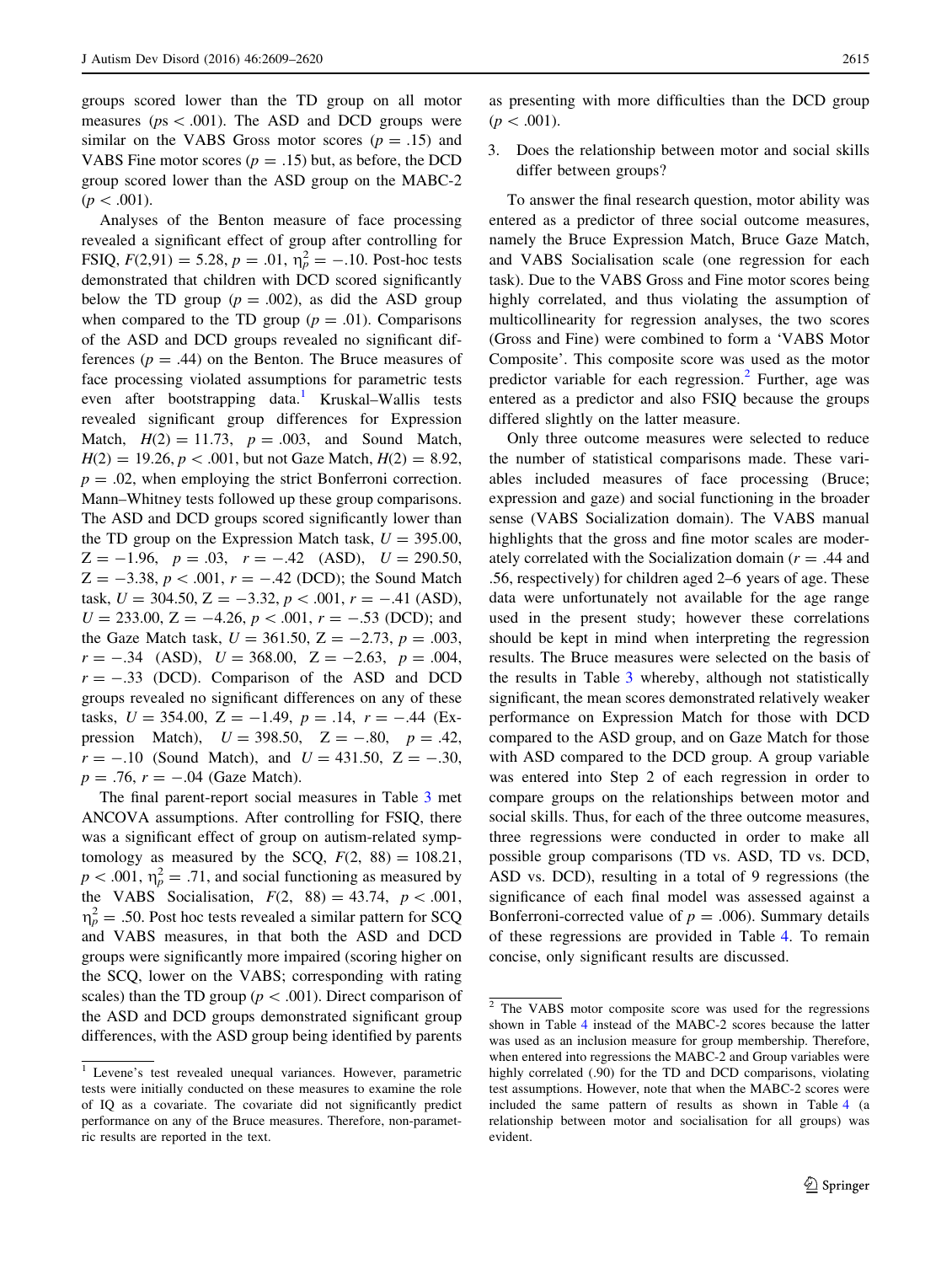| Social measure            | Final model Adjusted $R^2$ | Step 2 for each regression |                        |                                                 |                  |              |
|---------------------------|----------------------------|----------------------------|------------------------|-------------------------------------------------|------------------|--------------|
|                           |                            | Age                        | $\beta$<br><b>FSIQ</b> | $\boldsymbol{B}$<br><b>VABS</b> Motor Composite | $\beta$<br>Group | $\Delta R^2$ |
| <b>Bruce Expression</b>   |                            |                            |                        |                                                 |                  |              |
| TD versus ASD             | .08                        | .05                        | .16                    | .05                                             | $-.15$           | .01          |
|                           | $p=.28$                    | $p=.77$                    | $p=.19$                | $p=.78$                                         | $p = .41$        | $p = .40$    |
| TD versus DCD             | .22                        | .19                        | .19                    | $-.02$                                          | .28              | .02          |
|                           | $p = .01$                  | $p=.11$                    | $p=.13$                | $p = .91$                                       | $p=.19$          | $p=.25$      |
| ASD versus DCD            | .09                        | .16                        | .19                    | $-.01$                                          | .18              | .03          |
|                           | $p=.24$                    | $p=.24$                    | $p = .07$              | $p = .92$                                       | $p=.15$          | $p=.19$      |
| Bruce Gaze Match          |                            |                            |                        |                                                 |                  |              |
| TD versus ASD             | $.23*$                     | $-.17$                     | .10                    | .38                                             | $-.11$           | .01          |
|                           | $p=.005$                   | $p=.36$                    | $p = .49$              | $p=.18$                                         | $p=.53$          | $p=.51$      |
| TD versus DCD             | .19                        | .28                        | .22                    | $-.14$                                          | .26              | .02          |
|                           | $p = .02$                  | $p=.05$                    | $p=.22$                | $p=.67$                                         | $p = .42$        | $p=.30$      |
| ASD versus DCD            | .07                        | .01                        | .13                    | .19                                             | $-.15$           | .02          |
|                           | $p=.45$                    | $p = .97$                  | $p = .39$              | $p=.31$                                         | $p=.35$          | $p = .29$    |
| <b>VABS</b> Socialisation |                            |                            |                        |                                                 |                  |              |
| TD versus ASD             | $.67**$                    | $-.12$                     | $-.02$                 | $.27*$                                          | $-.66**$         | $.24**$      |
|                           | p < .001                   | $p=.22$                    | $p=.78$                | $p = .01$                                       | p < .001         | p < .001     |
| TD versus DCD             | $.47**$                    | $-11$                      | .15                    | .49**                                           | .14              | .01          |
|                           | p < .001                   | $p=.31$                    | $p=.19$                | p < .001                                        | $p = .36$        | $p = .48$    |
| ASD versus DCD            | $.47**$                    | $-.13$                     | .09                    | $.42*$                                          | $-.60**$         | $.33**$      |
|                           | p < .001                   | $p = .06$                  | $p = .36$              | $p = .01$                                       | p < .001         | p < .001     |

<span id="page-7-0"></span>Table 4 Summary of regression analyses predicting performance on three key social measures

For each regression, Age, FSIQ and VABS motor composite scores were entered at Step 1 (of note, this step of each model is not shown for brevity), then Group (TD vs. ASD, TD vs. DCD, ASD vs. DCD) was entered in a block at Step 2. The total adjusted  $R<sup>2</sup>$  accounted for by the final model is shown in the table. Standardised coefficients are provided for each predictor in Step 2, above significance values from 1000 bootstrapped samples.  $\Delta R^2$  represents the change in  $R^2$  with the addition of Step 2 (Group). Significance is shown in bold (\* p < .05, \*\*  $p < .001$ ). Bonferroni correction of  $p = .006$  is applied to the final model. VABS = Vineland Adaptive Behaviour Scale. 5 missing data points for VABS measures (2 TD, 1 ASD, 1 DCD)

After taking into consideration the Bonferroni correction, no significant results were evident for the Bruce Expression Match regressions. Only the Bruce Gaze Match regression comparing the TD and ASD groups was significant,  $F(4, 57) = 4.16$ ,  $p = .005$ , predicting 23 % of the variance overall, but motor skill and group membership were not significant predictors.

All regressions models were significant for the VABS Socialization outcome. Comparing the TD and ASD groups,  $F(4, 57) = 28.33$ ,  $p < .001$ , the model predicted 67 % of the variance overall. The TD and DCD comparison,  $F(4, 57) = 12.54, p < .001$ , revealed the final model predicted 47 % of the variance; while for the ASD and DCD comparison,  $F(4, 53) = 11.76$ ,  $p < .001$ , the model predicted 47 % of the variance. As can be seen in Table 4, age and FSIQ were not found to be significant predictors. However, motor ability was a significant predictor in each regression. Including the group comparison at Step 2 resulted in a better model fit overall (represented by a significant change in  $\mathbb{R}^2$  at Step 2,  $p = .05$ ) for only the TD versus ASD and the ASD versus DCD analyses; and the group standardized co-efficient was significant in both cases, indicating that group differences still existed after accounting for the role of motor skill on socialization. Interestingly, group differences did not remain between TD and DCD children after controlling for the role of motor skill on socialization, suggesting that any impact of group was already accounted for by the variable entered at the previous step (i.e., motor ability). Investigating this further, Fig. [2](#page-8-0) shows the relationship between motor ability and VABS socialization for each group. For TD children, the correlation between motor and social skills was not significant ( $r = .26$ ,  $p = .14$ ), and only 7 % of the variance in socialization was explained by motor performance.

However, the relationship between motor and social skill was found to be significant for children with ASD  $(r = .36, p = .05)$ , and children with DCD  $(r = .41,$  $p = .02$  $p = .02$ ). Figure 2 shows a linear trend whereby for the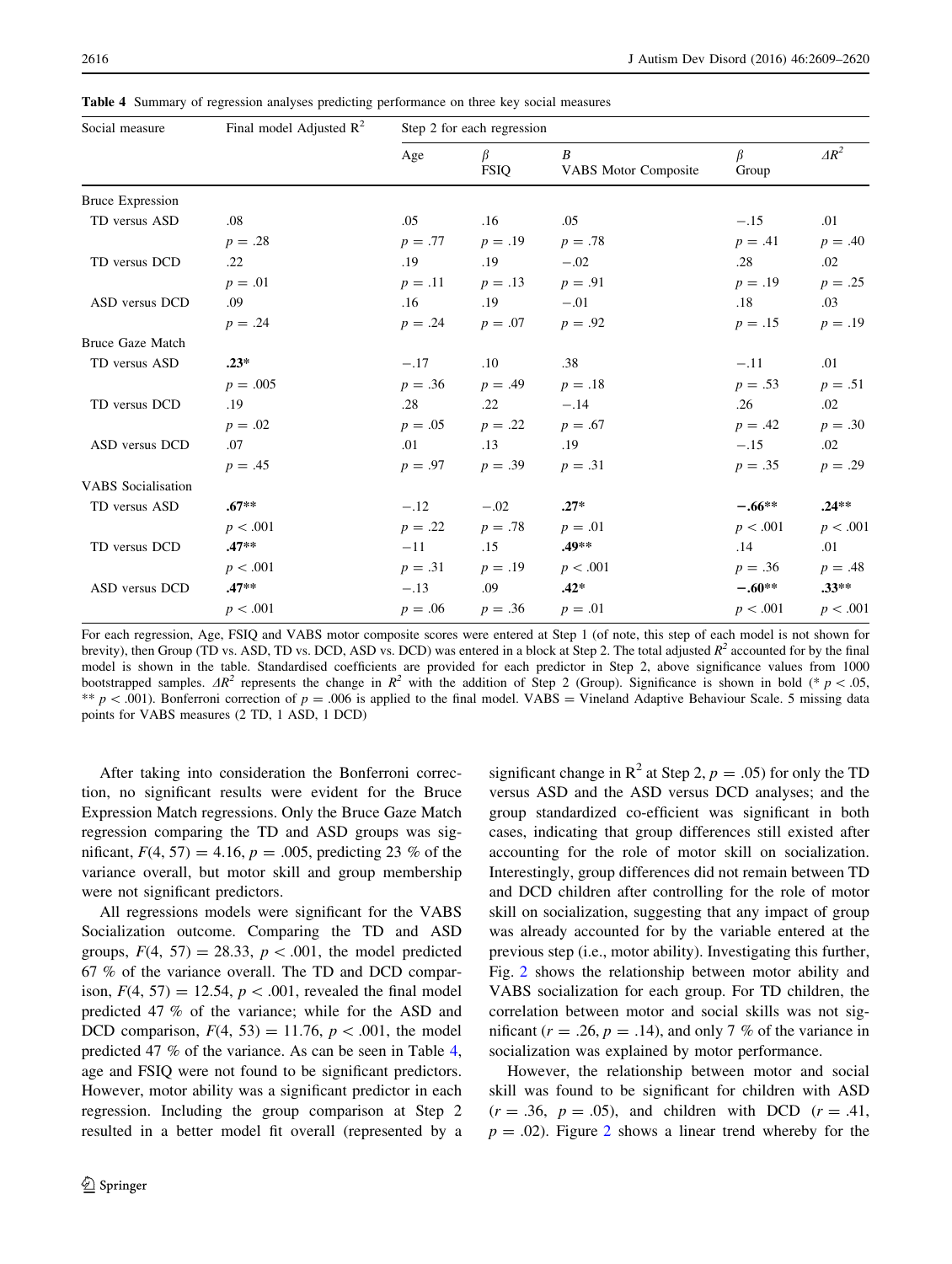<span id="page-8-0"></span>ASD group 13 % of the variance in socialization scores was explained by the motor composite; this rose to 17 % for the DCD group.

## Discussion

To the best of our knowledge, the present study provides the first comprehensive account, and direct comparison, of the motor and social abilities of children with ASD, DCD, and TD children. A rigorous method of confirming diagnoses, and eliminating additional co-occurring diagnoses, was employed and the groups were tightly matched for SES and overall mean age.

The first research question addressed early motor skill. The findings highlighted how children with DCD, and to a lesser extent, children with ASD, can be distinguished from their peers in terms of early motor development. Both clinical groups were reported to, on average, reach key motor milestones (crawling, standing, walking) later than their peers, although this delay was only significant for children with DCD. It was noteworthy that 23 % of children in the DCD group and 7 % of those in the ASD group did not learn to crawl at all. Crawling and walking independently, both of which were delayed in comparison to the TD group, enables self-initiated exploration of the environment from a young age (Clearfield [2011](#page-10-0)). As well as providing opportunities for the child to make decisions based on movement, and strengthening bilateral coordination and muscle tone in the process, early movement has implications for social development (Kretch et al. [2014](#page-10-0)). Therefore, the next step was to determine whether children with ASD or DCD were distinguishable from their peers in



Fig. 2 VABS Motor Composite and Socialization scores for each group

current motor and social performance, and whether there was any notable overlap across the two disorders.

As anticipated, those with a core motor impairment (DCD) performed consistently worse on all motor measures. Children with ASD also performed significantly poorer than their TD peers on the motor assessment and were rated as similar to the DCD group on the VABS Gross and Fine motor questions. Furthermore, over half of the ASD group met the cut-off for motor difficulties on the MABC-2 (Henderson et al. [2007\)](#page-10-0). These observations suggest that co-occurring motor problems are evident in a substantial proportion of the ASD population, and provide support for previous findings of motor difficulties in this group (Green et al. [2009;](#page-10-0) McPhillips et al. [2014](#page-10-0)).

Similarly, children with ASD and those with DCD were noticeably worse on the face processing measures compared to their TD peers, who consistently outperformed the two clinical groups in line with our predictions. The fact that the ASD and DCD groups performed similarly to each other on both the Benton face processing measure and all of the Bruce measures (expression, speech sound and gaze; Bruce et al. [2000](#page-10-0)) suggests that children with DCD do have problems with processing social information. While it was anticipated that the ASD group would have difficulties with face processing (e.g., Adolphs et al. [2001](#page-9-0); Harms et al. [2010](#page-10-0)), it was not predicted initially that the DCD group would perform so similarly on these measures. The parental-report measures further add to the performance-based assessments by providing an indicator of social functioning in the broader sense (e.g., interacting with peers). Children in the ASD group were rated as scoring more poorly than both the TD and DCD groups on the SCQ and VABS Socialization, as predicted, with the DCD group scoring at an intermediate level between the TD and ASD groups. While five children with DCD scored above the cut-off on the SCQ, difficulties reported by parents in socialization in the DCD group were not generally as marked as those seen in the ASD group.

The final stage of analysis aimed to determine the specific relationship between motor and social abilities. While motor skill was not found to predict face processing abilities, in terms of expression or gaze matching, it would appear that motor skill has predictive value (predicting between 27 and 49 % of the variance in all regressions) in relation to socialization (i.e., relating to peers, play and leisure time). Follow up analyses on each individual group revealed that motor skill was significantly correlated with social behaviour for only the ASD and DCD groups, predicting 13 and 17 % of the variance, respectively. Collectively, these findings highlight that while overlapping characteristics are evident in the ASD and DCD groups, motor skill plays a slightly more pronounced role in influencing social behaviour in children with DCD. This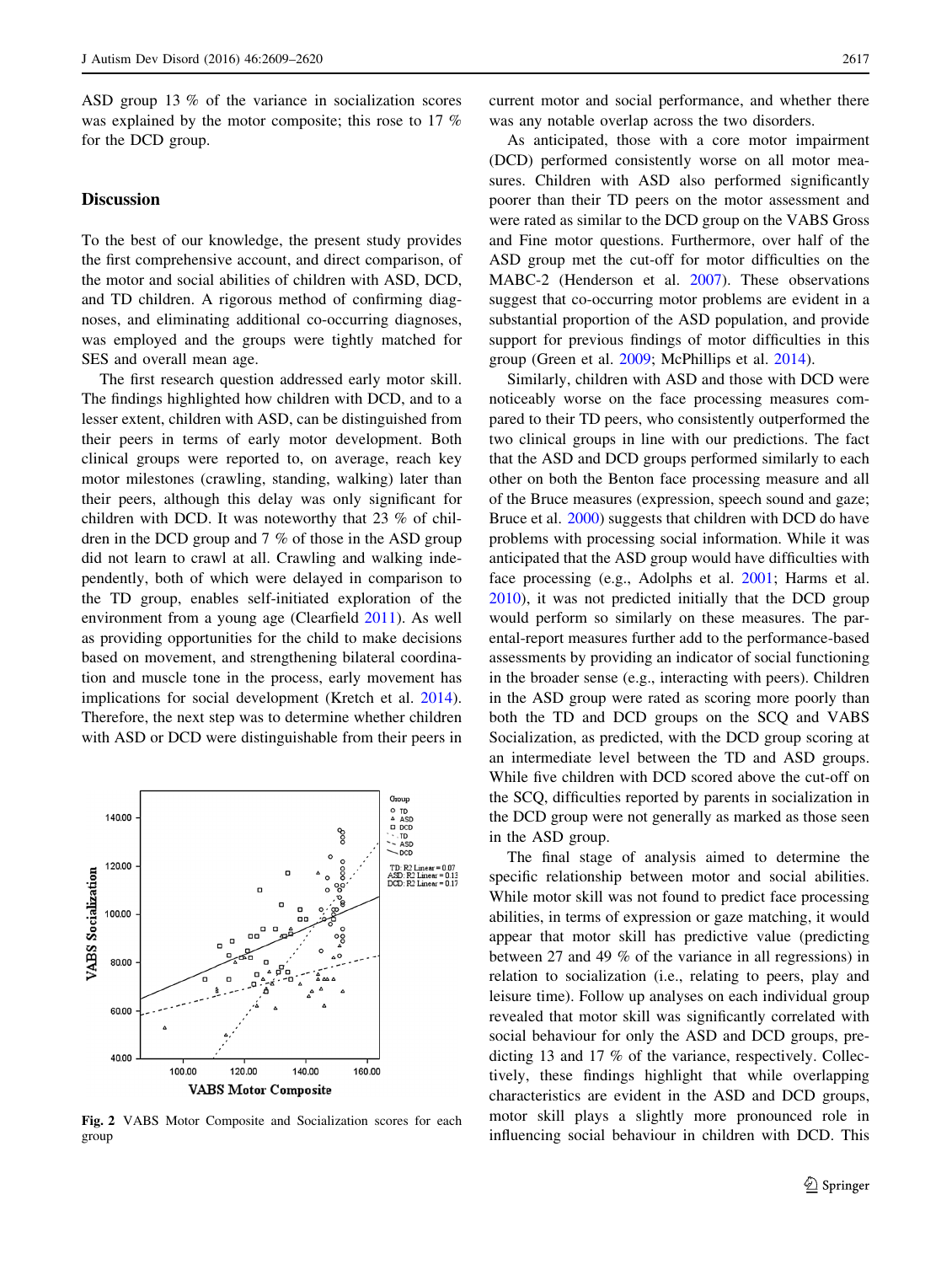<span id="page-9-0"></span>motor and social link has been suggested in previous studies of children with DCD (Dewey et al. [2002;](#page-10-0) Smyth and Anderson [2000\)](#page-11-0) but had not been specifically tested previously. However, it is noteworthy that other factors would appear to be influencing social behaviour to a certain degree in all groups, as a large proportion of variance is left unexplained.

The lack of a relationship between motor and social skills in the TD group should be treated with a degree of caution, as it was noted that many children in this group were performing at ceiling on the motor scales. Thus, a restricted range of motor scores for TD children could partly explain this result. Moreover, a lack of a relationship between motor skill and face processing abilities in general could be due to the age range. It may be that the link is tighter in early development, as infants start to explore their environment and interact with others (Campos et al. [2000\)](#page-10-0). The dynamic systems framework suggests that the motor and cognitive systems follow a similar developmental timetable in early childhood (Diamond [2000](#page-10-0)). The current findings provide support for this interrelatedness across systems in ASD and DCD populations. In this sense, a practical implication of the findings can be raised in terms of support. There is a clear need to consider a wide range of functioning when working with children with ASD or DCD, and not to focus solely on the diagnostic criteria, to be able to identify possible secondary consequences of the known 'core' disorder or even undiagnosed co-occurring difficulties. Taking an all-encompassing approach will ensure the child's full range of needs can be targeted appropriately and it may be that improvement in one area will have repercussions for another. Related to intervention, the findings suggest that delayed achievement of motor milestones could be used as an early marker of later motor difficulties.

Although the findings provide a comprehensive profile of each group, limitations can be identified. Some parents struggled to retrospectively recall the time at which their child completed a particular motor milestone. In any cases where the parent was unsure, these data were left blank. If a full dataset had been collected this measure could have been used to determine the relationship between early motor skill and later outcomes. Future research could aim to gather these data prospectively or focus on a younger age group, in the hope that parents can recall this early information more easily. Another limitation of the study was the use of scales from the same parent questionnaire— VABS motor and socialization domains—in the regression analyses that explored the relationship between motor and social skills. As highlighted in the results section, these two domains have been shown to be moderately correlated for younger children in validation studies of the VABS. Therefore, future research would benefit from considering

other measures of motor skill and their relation to social functioning, and extending this work further to consider these relations over time, rather than at one time-point. Distinctions between the role of fine and gross motor abilities in relation to social skills would also be of interest.

To conclude, using a cross-syndrome comparison approach revealed overlapping profiles in ASD and DCD, despite the two groups being identified as 'pure' cases (i.e., no co-occurring diagnoses). However, as a whole, the two disorders remain distinct in the severity of their core difficulty; namely children with ASD are rated as lower in social functioning and children with DCD present with more pronounced motor difficulties. Nevertheless, motor skill has a significant impact on social behaviour for children with DCD and, to a lesser extent, children with ASD. The identification of motor problems in early development could therefore have an important impact on later motor and social skills, and could provide opportunities for earlier intervention for those at risk of developmental difficulties.

Acknowledgments This research was supported by a grant from The Leverhulme Trust (RPG-2012-742) to E. Hill at Goldsmiths, University of London. Special thanks go to all the children, parents, and schools that participated in the research described here. We are also grateful for the assistance of Fiona Boyd, Katie Fall, and Andreea Istrate in collecting and inputting data.

Author Contributions ES participated in the design and coordination of the study, performed the data collection and subsequent statistical analyses and part-drafted the manuscript. HL conceived of the study, participated in the initial design and part-drafted the manuscript. EH conceived of the study, participated in the design and coordination of the study, and contributed to writing the manuscript. All authors read and approved the final manuscript.

#### Compliance with Ethical Standards

Conflict of interest The authors declare that they have no conflict of interest.

Open Access This article is distributed under the terms of the Creative Commons Attribution 4.0 International License ([http://crea](http://creativecommons.org/licenses/by/4.0/) [tivecommons.org/licenses/by/4.0/\)](http://creativecommons.org/licenses/by/4.0/), which permits unrestricted use, distribution, and reproduction in any medium, provided you give appropriate credit to the original author(s) and the source, provide a link to the Creative Commons license, and indicate if changes were made.

## References

- Adolphs, R., Sears, L., & Piven, J. (2001). Abnormal processing of social information from faces in autism. Journal of Cognitive Neuroscience, 13, 232–240.
- American Psychiatric Association. (2013). Diagnostic and statistical manual of mental disorders (DSM) (5th ed.). Arlington, VA: American Psychiatric Association.
- Annaz, D., Karmiloff-Smith, A., Johnson, M. H., & Thomas, M. S. (2009). A cross-syndrome study of the development of holistic face recognition in children with autism, Down syndrome, and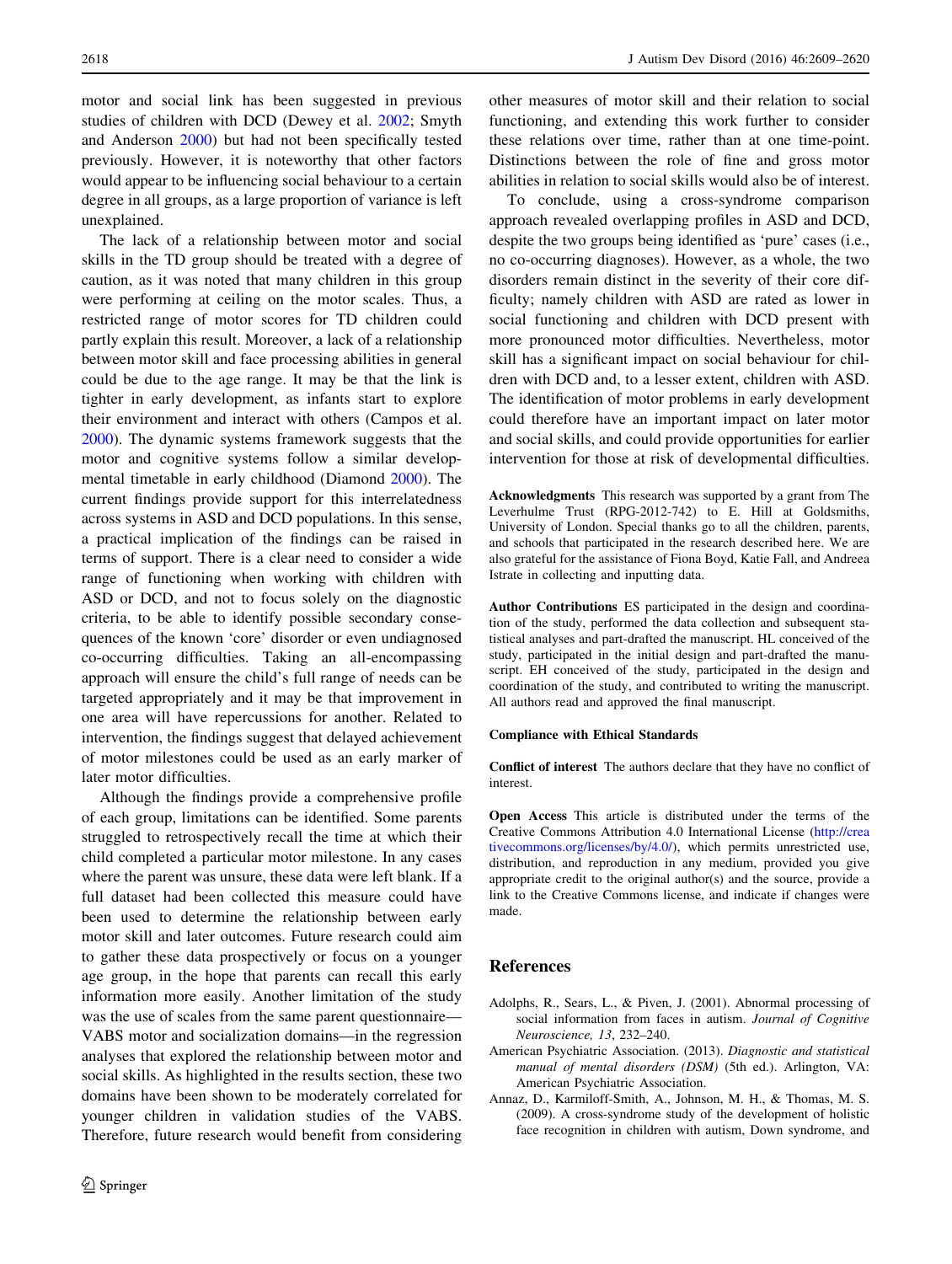<span id="page-10-0"></span>Williams syndrome. Journal of Experimental Child Psychology, 102, 456–486.

- Ashwin, C., Hietanen, J. K., & Baron-Cohen, S. (2015). Atypical integration of social cues for orienting to gaze direction in adults with autism. Molecular Autism, 6, 5.
- Benton, A., Hamsher, K., Varney, N. R., & Spreen, O. (1983). Benton test of facial recognition. New York: Oxford University Press.
- Bhat, A. N., Landa, R. J., & Galloway, J. C. C. (2011). Current perspectives on motor functioning in infants, children, and adults with autism spectrum disorders. Physical Therapy, 91, 1116–1129.
- Blank, R., Smits-Engelsman, B., Polatajko, H., & Wilson, P. (2011). European Academy for Childhood Disability (EACD): Recommendations on the definition, diagnossi and intervention of developmental coordination disorder (long version). Developmental Medicine and Child Neurology, 54, 54–93.
- Brouwer, S. I., van Beijsterveld, C. E. M., Bartels, M., Hudziak, J. J., & Boomsma, D. I. (2006). Influences on achieving motor milestones: A twin singleton study. Twin Research and Human Genetics, 9, 424–430.
- Bruce, V., Campbell, R. N., Doherty-Sneddon, G., Import, A., Langton, S., McAuley, S., & Wright, R. (2000). Testing face processing skills in children. British Journal of Developmental Psychology, 18, 319–333.
- Campos, J. J., Anderson, D. I., Barbu-Roth, M. A., Hubbard, E. M., Hertenstein, M. J., & Witherington, D. (2000). Travel broadens the mind. Infancy, 1, 149–219.
- Charman, T., & Baird, G. (2002). Practitioner review: Diagnosis of autism spectrum disorder in 2-and 3-year-old children. Journal of Child Psychology and Psychiatry, 43, 289–305.
- Chen, Y. W., Tseng, M.-H., Hu, F.-C., & Cermak, S. A. (2009). Psychosocial adjustment and attention in children with developmental coordination disorder using different motor tests. Research in Developmental Disabilities, 30, 1367–1377.
- Clearfield, M. W. (2011). Learning to walk changes infants' social interactions. Infant Behavior and Development, 34, 15–25.
- Clearfield, M. W., Osborne, C. N., & Mullen, M. (2008). Learning by looking: Infants' social looking behavior across the transition from crawling to walking. Journal of Experimental Child Psychology, 100, 297–307.
- Corbett, B. A., Newsom, C., Key, A. P., Qualls, L. R., & Edmiston, E. K. (2014). Examining the relationship between face processing and social interaction behavior in children with and without autism spectrum disorder. Journal of Neurodevelopmental Disorders, 6, 35.
- Cummins, A., Piek, J. P., & Dyck, M. J. (2005). Motor coordination, empathy, and social behaviour in school-aged children. Developmental Medicine and Child Neurology, 47, 437–442.
- Dawson, G., Webb, S. J., & McPartland, J. (2005). Understanding the nature of face processing impairment in autism: Insights from behavioral and electrophysiological studies. Developmental Neuropsychology, 27, 403–424.
- Dewey, D., Kaplan, B. J., Crawford, S. G., & Wilson, B. N. (2002). Developmental coordination disorder: Associated problems in attention, learning, and psychosocial adjustment. Human Movement Science, 21, 905–918.
- Diamond, A. (2000). Close interrelation of motor development and cognitive development and of the cerebellum and prefrontal cortex. Child Development, 1, 44–56.
- Dyck, M. J., Piek, J. P., Hay, D. A., & Hallmayer, J. F. (2007). The relationship between symptoms and abilities in autism. Journal of Developmental and Physical Disabilities, 19, 251–261.
- Fernald, A., Marchman, V. A., & Weisleder, A. (2013). SES differences in language processing skill and vocabulary are evident at 18 months. Developmental Science, 16, 234–248.
- Field, A. (2013). Discovering statistics using IBM SPSS statistics (4th ed.). London: SAGE Publications.
- Green, D., Charman, T., Pickles, A., Chandler, S., Loucas, T., Simonoff, E., & Baird, G. (2009). Impairment in movement skills of children with autistic spectrum disorders. Developmental Medicine and Child Neurology, 51, 311–316.
- Harms, M. B., Martin, A., & Wallace, G. L. (2010). Facial emotion recognition in autism spectrum disorders: A review of behavioural and neuroimaging studies. Neuropsychology Review, 20, 290–322.
- Hellendoorn, A.,Wijnroks, L., van Daalen, E., Dietz, C., Buitelaar, J. K., & Leseman, P. (2015). Motor functioning, exploration, visuospatial cognition and language development in preschool children with autism. Research in Developmental Disabilities, 39, 32–42.
- Henderson, S. E., Sugden, D. A., & Barnett, A. L. (2007). Movement assessment battery for children (2nd ed.). London: The Psychological Corporation.
- Hilton, C. L., Zhang, Y., White, M. R., Klohr, C. L., & Constantino, J. (2011). Motor impairment in sibling pairs concordant and discordant for autism spectrum disorders. Autism, 16, 430–441.
- Hirata, S., Okuzumi, H., Kitajima, Y., Hosobuchi, T., Nakai, A., & Kokubun, M. (2014). Relationship between motor skill and social impairment in children with autism spectrum disorders. International Journal of Developmental Disabilities, 60, 251–256.
- Karasik, L. B., Tamis-LeMonda, C. S., & Adolph, K. E. (2011). Transition from crawling to walking and infants' actions with objects and people. Child Development, 82, 1199–1209.
- Kretch, K. S., Franchak, J. M., & Adolph, K. E. (2014). Crawling and walking infants see the world differently. Child Development, 85, 1503–1518.
- LeBarton, E. S., & Iverson, J. M. (2013). Fine motor skill predicts expressive language in infant siblings of children with autism. Developmental Science, 16, 1–23.
- Lemerise, E. A., & Arsenio, W. F. (2000). An integrated model of emotion processes and cognition in social information processing. Child Development, 71, 107–118.
- Leonard, H. C., Bedford, R., Charman, T., Elsabbagh, M., Johnson, M. H., Hill, E. L., & The BASIS Team. (2014a). Motor development in children at risk of autism: A follow-up study of infant siblings. Autism, 18, 281–291.
- Leonard, H. C., Elsabbagh, M., Hill, E. L., & The BASIS Team. (2014b). Early and persistent motor difficulties in infants at-risk of developing autism spectrum disorder: A prospective study. European Journal of Developmental Psychology, 11, 18–35.
- Leonard, H. C., & Hill, E. L. (2014). Review: The impact of motor development on typical and atypical social cognition and language: A systematic review. Child and Adolescent Mental Health, 19, 163–170.
- Libertus, K., & Needham, A. (2010). Teach to reach: The effects of active vs. passive reaching experiences on action and perception. Vision Research, 50, 2750–2757.
- Lloyd, M., MacDonald, M., & Lord, C. (2013). Motor skills of toddlers with autism spectrum disorders. Autism, 17, 133–146.
- Lord, C., Rutter, M., DiLavore, P. C., Risi, S., Gotham, K., & Bishop, S. (2012). Autism diagnostic observation schedule (2nd ed.). Torrance, CA: Western Psychological Services.
- MacDonald, M., Lord, C., & Ulrich, D. (2013). The relationship of motor skills and adaptive behavior skills in young children with autism spectrum disorders. Research in Autism Spectrum Disorders, 7, 1383–1390.
- McPhillips, M., Finaly, J., Bejerot, S., & Hanley, M. (2014). Motor deficits in autism spectrum disorders: A cross-syndrome study. Autism Research, 7, 664–676.
- Poulsen, A. A., Ziviani, J. M., Cuskelly, M., & Smith, R. (2007). Boys with developmental coordination disorder: Loneliness and team